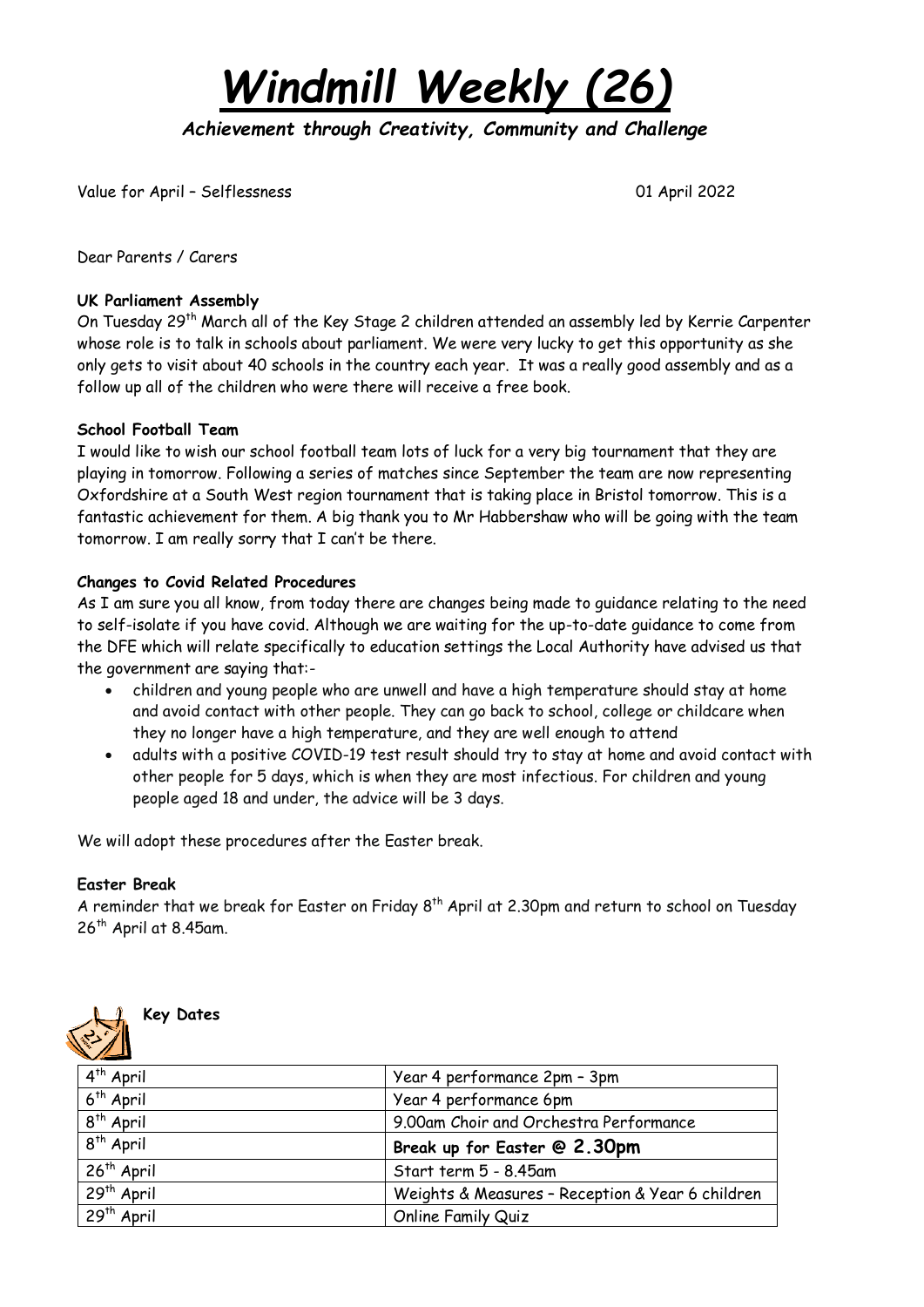## **Choir and Orchestra Performance 9am FRIDAY 8TH APRIL**

The choir and orchestra will be performing in an assembly for their families at 9am on Friday 8<sup>th</sup> April-the last day of term.

This is the first time that either group has performed live in school for over two years, so please come and support them if you can. Penny Dwyer

## **Drumkit Lessons**

Mr Griffiths has space to start a beginner drumkit group next term. If your child would like to start drumkit, you need to sign up with the County Music Service on [www.oxfordshire.gov.uk/musicinterest](http://www.oxfordshire.gov.uk/musicinterest)

## **National League Football Tournament**

Last Friday we took a squad of boys to Oxford City's first team pitch at Court Place Farm for the city round of the National League football tournament. We topped our group, winning all matches but one, then made our way through the knockout stages to the final where we faced Phil & Jim's. Despite going a goal down we dug in and found two in reply, to win 2-1. The regional stage is next. Well done Walter, Ethan, Joel, Sammy, Liam, Jamal, Yasin and Grayson.

## **Windmill Breakfast Club and Windmill After School Club**

Just a reminder that when you are paying for either of these clubs by childcare vouchers, please check which club you are paying for. The After School Club is a separate company from school and therefore if you select the wrong club it is not straight forward to transfer the payment.

## **Ukrainian Fundraiser**

I'm Klara (Zak's mum) and I'm running a fundraising project to support Ukrainian women and children seeking shelter in my home village Kuty in Slovakia, where Zak's grandparents live. We are their neighbours, and we try to offer as much help as we possibly can, but the village alone is not able to sustain the ongoing provision of food and necessities. That's why I set up a fundraising project here in UK, hoping to get donations to help provide food, shelter and medicines.

My project even got picked up by BBC and was aired a couple of days ago on the BBC News.

I am sending the link to the Crowdfunding page which includes a lot more information, and the link to the BBC report.

Many thanks Klara

<https://www.crowdfunder.co.uk/p/feeding-families-fleeing-ukraine/donate/20>

<https://www.facebook.com/906950153/videos/322750823177319/>

## **PTA**

The PTA needs a new treasurer…… could it be you? Our current treasurer, Mary Lacy will be leaving Windmill at the end of the year so her role on the PTA will be up for grabs. If you think it is something that you might be interested in, or you would like to know more then please get in touch [windmillpta@gmail.com.](mailto:windmillpta@gmail.com) This is a role that can be shared, and Mary can handover over to you next term so you know exactly what is involved. We would love to hear from you if you think you might be able to help.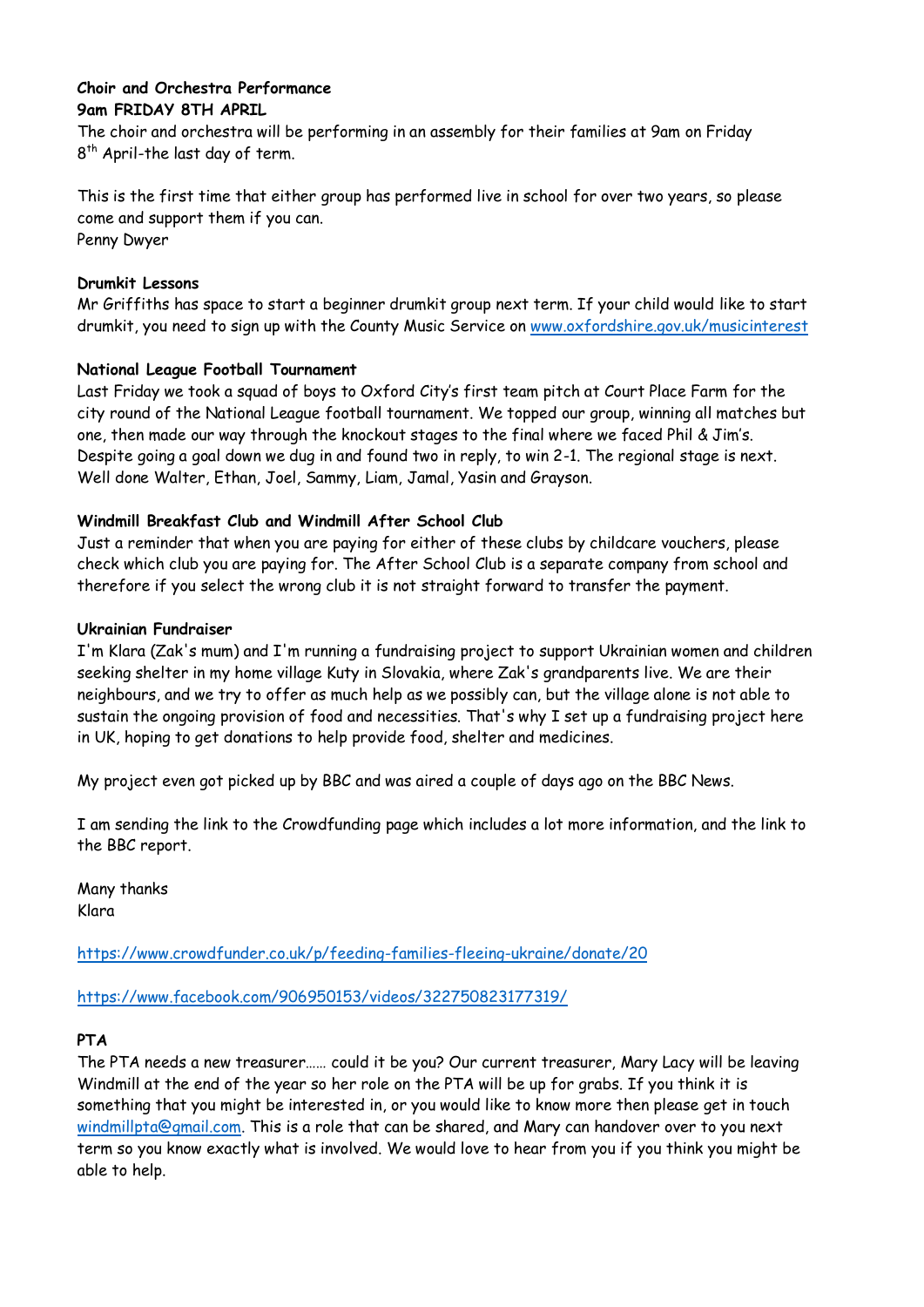### **Summer Fayre**

The postponed Autumn Fayre is now rebranded as the Summer Fayre and is taking place on 25th June. Our first (online) meeting is happening next week on Thursday 7th April. There are already a lot of plans in place, and it promises to be bigger and better than before. Help is needed! If you are able to be involved in some organising either beforehand or on the day then please join this WhatsApp group<https://chat.whatsapp.com/LC0CcgzuTLiEQbTd05gl6g> or email Martin at [windmillautumnfayre@gmail.com](mailto:windmillautumnfayre@gmail.com)

## **Family Quiz**

Who will be crowned Windmill Quiz Champions 2022?

To be in with a chance, enter the Family Quiz. This is happening online on 29th April and is suitable for all ages.

Join quizmasters Mr & Mrs Knapp for an evening of family fun. There is an optional entry fee of £5 to go to the PTA. Register your interest here.

[https://docs.google.com/forms/d/e/1FAIpQLSeAB5HHkxjsI4I9CLHREFUdIDlcQA8Ct44ArHPBG3](https://docs.google.com/forms/d/e/1FAIpQLSeAB5HHkxjsI4I9CLHREFUdIDlcQA8Ct44ArHPBG3Xm-e2vvw/viewform?usp=sf_link) [Xm-e2vvw/viewform?usp=sf\\_link](https://docs.google.com/forms/d/e/1FAIpQLSeAB5HHkxjsI4I9CLHREFUdIDlcQA8Ct44ArHPBG3Xm-e2vvw/viewform?usp=sf_link)

Yours faithfully

Krep

Lynn Knapp Headteacher **(If any images below are missing please view the Newsletter on the School Website – [www.windmill.oxon.sch.uk\)](http://www.windmill.oxon.sch.uk/)**

Are you a carer in Oxfordshire? Would you like to do some creative writing? Join us for 'Occupations & Interruptions', a series of free online workshops for carers, inspired by the work and life of Victorian poet and carer Christina Rossetti. Workshops will be led by poet Dr Sarah [Hesketh](http://www.pennedinthemargins.co.uk/index.php/2017/12/sarah-hesketh/) and Rossetti expert Dr [Dinah](https://www.brookes.ac.uk/templates/pages/staff.aspx?uid=p0076793) Roe.

They are organized in collaboration with Carers [Oxfordshire](https://www.carersoxfordshire.org.uk/) and the Oxford [Brookes](https://www.brookes.ac.uk/hss/events/occupations-and-interruptions--a-poetry-workshop-for-carers/) Poetry [Centre.](https://www.brookes.ac.uk/hss/events/occupations-and-interruptions--a-poetry-workshop-for-carers/) The workshops are designed to be flexible, and you can work with us during online sessions, or offline in your own time. Attend as few or as many sessions as you can! Access is provided to all resources for the duration of the workshops.

The workshops will take place online on four Wednesdays in April and May 2022.

Workshop 1: 27 April 2022, 10.30am-12pm

Workshop 2: 4 May 2022, 10.30am-12pm

Workshop 3: 11 May 2022, 10.30am-12pm

Workshop 4: 18 May 2022, 10.30am-12pm.

Please contact Dinah Roe for more information about the workshop or to book a place. **Email:** [d.roe@brookes.ac.uk](mailto:d.roe@brookes.ac.uk)

More information can be found on the [Webpage](https://www.brookes.ac.uk/hss/events/occupations-and-interruptions--a-poetry-workshop-for-carers/) HERE